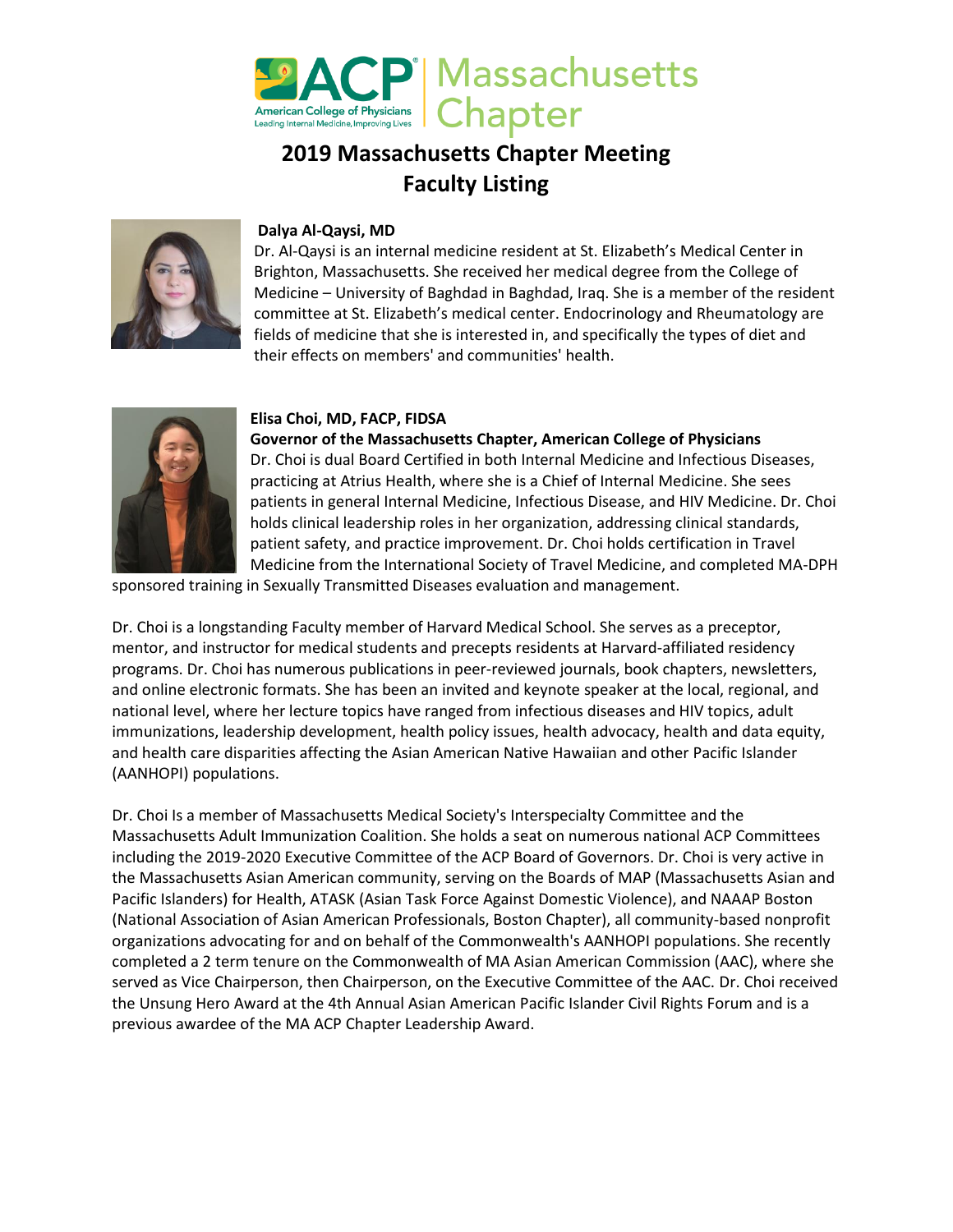

## **Elizabeth Eagleson, MD, FACP**

Dr. Elizabeth Eagleson is a general internist at UMMS- Baystate at the Brightwood Health Center/Centro de Salud. She has a clinical interest in substance use disorder and diabetes. In addition to clinical work, she is a learning community mentor for medical students in the UMMS-PURCH track.



#### **Mark P. Eisenberg, MD (ACP Member)**

Dr. Mark Eisenberg is a graduate of the University of Wisconsin and Harvard Medical School. He performed his clinical training in primary care internal medicine at the University of Rochester and in infectious diseases at Stanford Medical Center. He is an Assistant Professor of Medicine at Harvard Medical School and an internist at MGH-Charlestown Health Care Center where he

practices primary care, HIV care, and the treatment of patients with substance use disorder. He was the HMS nominee for the 2007 AAMC Humanism in Medicine Award and received the 2015 HMS Charles McCabe Faculty Prize for excellence in teaching. His current focus is on harm reduction including overdose prevention, expansion of treatment for opioid addiction and advocating for the opening of safe consumption spaces for people who use drugs.



#### **Jessica Gray, MD**

Dr. Jessica Gray is a board-certified family medicine physician and addiction specialist in the departments of Medicine at Massachusetts General Hospital (MGH) and Pediatrics in Massachusetts General Hospital for Children (MGHfC). She is associate program director for the MGH Addiction Medicine Fellowship and Clinical Director of the HOPE Clinic at MGH, where she cares for women with substance use disorders and their families from time of conception through

the first two years postpartum. She also sees patients at the MGH Bridge Clinic, a low threshold outpatient substance use treatment clinic, and is a consultant with the Massachusetts Consultation Service for Treatment of Addiction and Pain (MCSTAP) team, which provides support for primary care providers treating patients with chronic pain and/or substance use disorder. Prior to coming to MGH Dr. Gray completed her family medicine residency and addiction medicine fellowship at Boston Medical Center and worked as a primary care doctor at a federally qualified health center in Dorchester, Massachusetts.



#### **Peter Grinspoon, MD**

Dr. Peter Grinspoon is a primary care physician at Massachusetts General Hospital and an Instructor at Harvard Medical School. He is a board member of the advocacy group Doctors For Cannabis Regulation. He spent two years as an Associate Director of the Massachusetts Physician Health Service helping physicians with addiction and mental health issues. He is the author of the memoir 'Free Refills: A Doctor Confronts His Addiction'.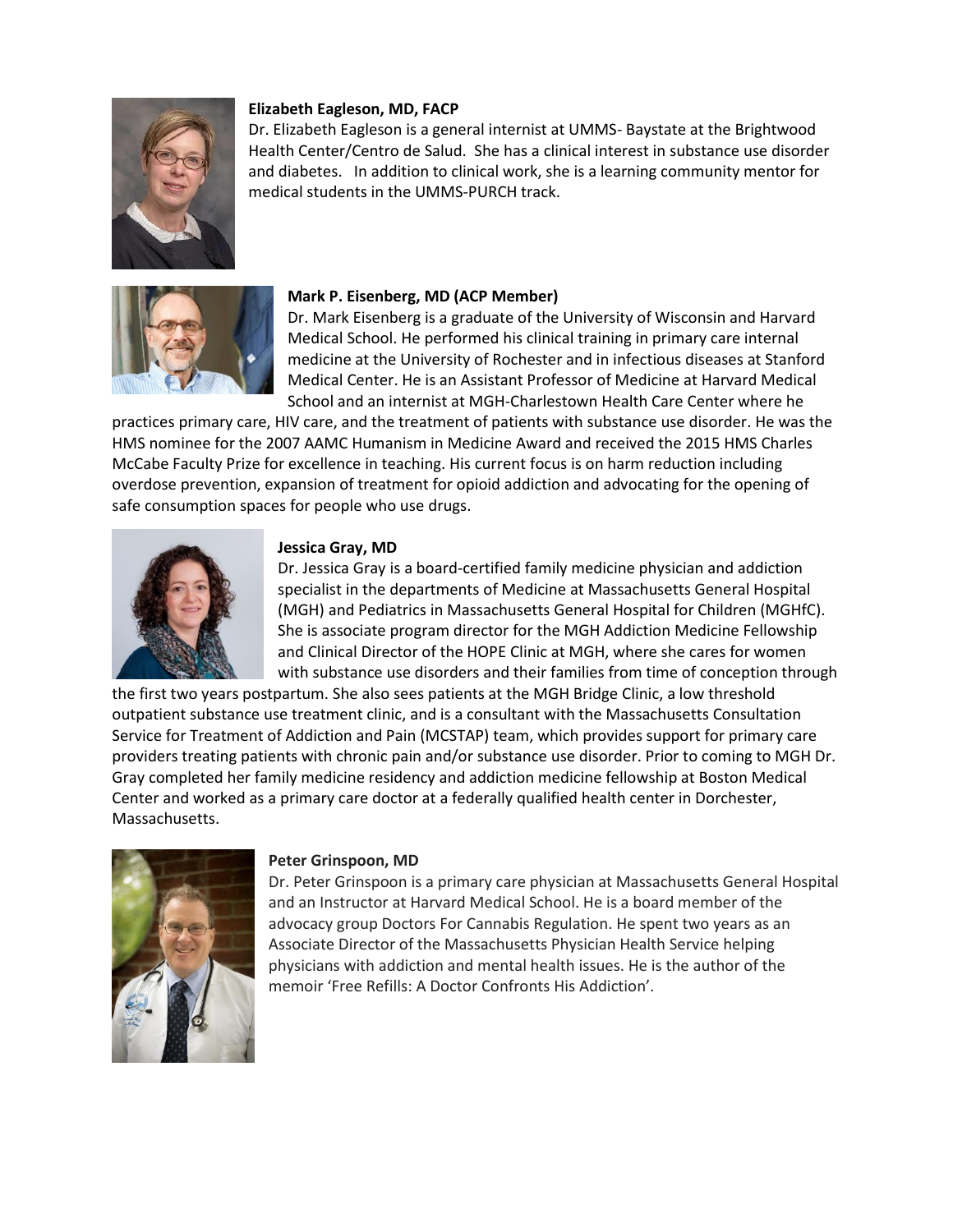

# **Carolyn Jackson**

Ms. Carolyn Jackson is Chief Executive Officer of Saint Vincent Hospital in Worcester. She also serves as Chief Executive Officer of the Massachusetts Market for Tenet Health, which gives her additional responsibility for the Framingham and Natick campuses of MetroWest Medical Center. She has been in this role since May 2019.

Prior to her current role, Ms. Jackson served as Chief Operating Officer of the Hospital of the University of Pennsylvania (HUP), the 807-bed flagship hospital of the University of Pennsylvania Health System in Philadelphia. While at HUP she focused on capacity management, operational efficiency, patient satisfaction, regulatory compliance, and the design of a \$1.5B patient care tower with 504 patient rooms and 47 interventional suites. Additionally, she led the development of an Off-Site Reprocessing Center to provide instrument cleaning and sterilization for three of the system's hospitals.

Ms. Jackson has also served as Chief Executive Officer of St. Christopher's Hospital for Children in Philadelphia. Prior to that she was Chief Executive Officer of Lake Pointe Health Network in Rowlett, Texas. Ms. Jackson received a bachelor's degree in chemical engineering from the University of Delaware in Newark and a master's degree in Business Administration from Harvard Business School. She was recognized as one of the *Dallas Business Journal's* 2010 "40 under 40" and also recognized as one of the *Philadelphia Business Journal's* 2012 "Women of Distinction" and an "Emerging Executive of the Year" as part of their Healthcare Innovation Awards. She was recognized in 2014 by *Modern Health Care* as an "Up and Comer". She has served on the Board of Directors of Health Partners Plans, a managed Medicaid plan; the Board of the Greater Philadelphia Chamber of Commerce; and the Southeast Pennsylvania Regional Advisory Board, a subcommittee of the Hospital Association of Pennsylvania. She has also served on the American Hospital Association's Regional Policy Board. She currently serves on the Board of Directors of Beyond Celiac and the Advisory Board for the Dr. Lillian R. Goodman Department of Nursing at Worcester State University.

# **Jessica Kehoe, RN, BSN, CARN**

Ms. Jessica Kehoe is the nurse care manager of Boston Medical Center's Faster Paths to Treatment Program, a walk-in urgent care center that serves some of the hospital's highest risk patients, addressing acute needs related to substance use and other social determinants of health. As the nurse care manager of this clinic, Jessica has helped hundreds of patients initiate lifesaving medications for addiction (i.e., buprenorphine and naltrexone). Jessica also has extensive experience working as a nurse care manager within methadone maintenance programs; she currently continues to work per diem at the methadone clinic HCRC. Jessica is a board-certified addictions nurse and is currently working toward an advanced nursing degree at Northeastern University's Psychiatric Mental Health Nurse Practitioner Program. Jessica was the sole recipient of Boston Medical Center's 2019 Ann G. Hargreaves Award; given to one nurse, nominated by her colleagues, who demonstrate exemplary, scientifically based nursing care, serves as an advocate for families, and fosters multidisciplinary approaches to patient care. Jessica is a fierce advocate for people who use substances and their families, and plans to provide more extensive care to patients with co-occurring mental health and substance use disorders in the future.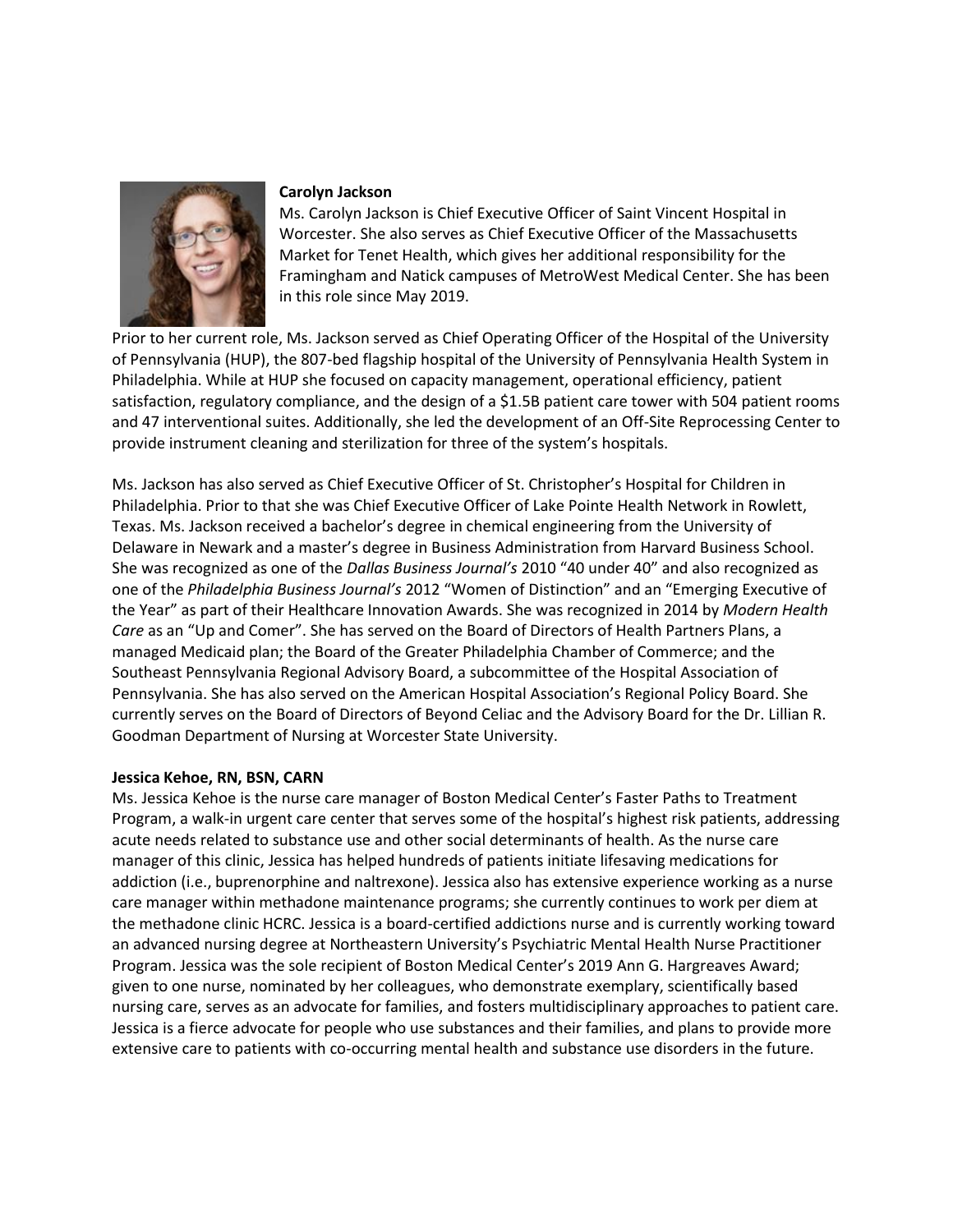

# **Todd A. Kerensky, MD**

Dr. Todd Kerensky is Co-Chair Early Career Physician Council is Medical Director of Addiction Medicine and Hospitalist at South Shore Health, Medical Director of Spectrum Health Systems' Weymouth Locations (ATS, CSS, TC, and OTP), Medical Director of MA Health's South Shore Community Partners Program, and Instructor of Medicine at Boston University School of Medicine. Dr. Kerensky studied economics and finance at Washington University in St. Louis before attending medical School at the University of Florida where he grew up. He completed his residency in Internal Medicine at Shands

Hospital at UF before joining South Shore Health in 2013 as a Hospitalist. Dr. Kerensky completed a clinical fellowship in Addiction Medicine at Boston Medical Center and is now board certified in Internal Medicine (ABIM) and Addiction Medicine (ABPM- American Board of Preventive Medicine). Dr. Kerensky's clinical and research interests include: the expansion of evidence-based addiction care to general medical settings, evaluating the role fentanyl has had in our current opioid crisis, and evaluating the impact Hospital Based Addiction Treatment can have on our communities as well as providers' job satisfaction. He has been active in ACP since residency having competed in the poster competition and now serves as the co-chair of the Early Career Physician Council. Finally, he is the President-elect of the Massachusetts Society of Addiction Medicine (MASAM).



## **Joo Kim, MD**

Dr. Joo Kim is a board-certified internist at the Watertown site of Harvard Vanguard Medical Associates/Atrius Health since 2003. Over the years, she has served in various leadership roles including Medical Director of the Quincy Diabetes Initiative, IM Chief, and Site Medical Director. Currently she is the Associate Chair of Internal Medicine - North Region. She was elected to the Atrius Health Board of Trustees in 2017. Dr. Kim received a BA in Religious

Studies from Brown University, an MD from University of Vermont, and completed her internship and residency training at Cambridge Health Alliance.



#### **Gene Lambert MD, MBA, FACP**

Dr. Gene Lambert has been a hospitalist at Massachusetts General Hospital since 2002. He was former director of Hospital Medicine. He completed an Addiction Medicine fellowship at Massachusetts General Hospital in 2019. He practices as a hospitalist and as an addiction medicine specialist on the Addiction Consultation Team at Massachusetts General Hospital. He is currently completing a fellowship in medical education research at Harvard Medical School. He serves on the

Governor's Council, the Health and Public Policy committee, and co-chairs the opioid use disorder subcommittee of the state chapter of the American College of Physicians. He also serves on the Opioid Therapy and Physician Communication Task Force of the Massachusetts Medical Society.



#### **Sul A Lee, MD**

Dr. Sul Lee was born in South Korea, and attended medical school at Yonsei University, Seoul, South Korea. After internship and residency in Internal Medicine at Yonsei University Health System, she moved to U.S. and completed three years of nephrology research fellowship at the Johns Hopkins School of Medicine. Dr. Lee is currently PGY-1 in the Department of Internal Medicine at MetroWest Medical Center, Framingham, MA.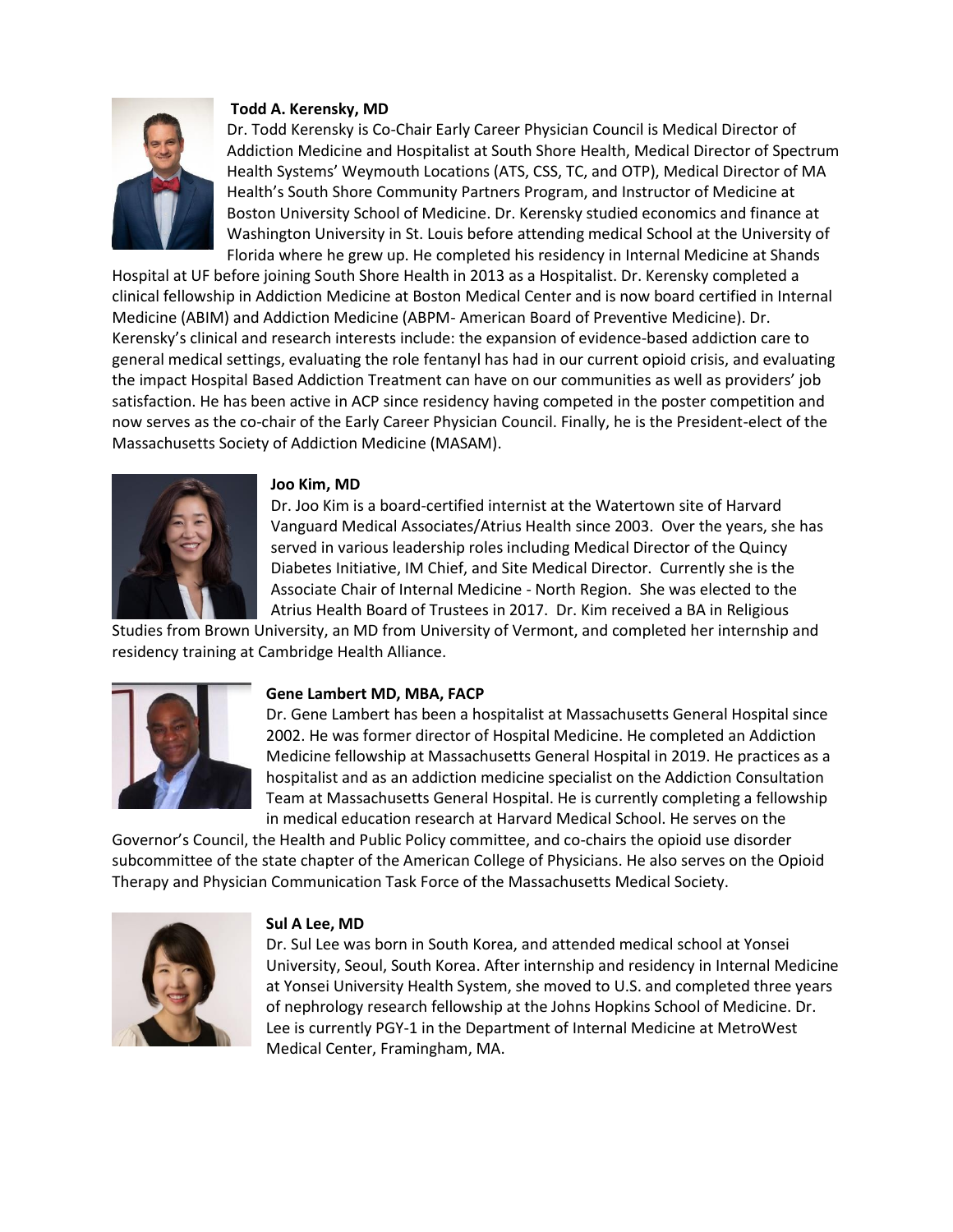

# **Joseph Li, MD, FACP**

Dr. Joseph Li is an Adjunct Associate Professor for the Boston University School of Medicine in General Internal Medicine Division. Dr. Li is also an Associate Professor of Medicine with Harvard Medical School and Section Chief in Hospital Medicine at Beth Israel Deaconess Medical Center. He was a co-developer of the first Harvard Medical School CME course on the emerging role of hospital medicine and was the co-founder of the Boston Area Hospitalists and the SHM Northeast Regional Chapter of

hospitalists. Hospitalists are physicians whose primary focus is the care of hospitalized patients. Dr. Li is recognized for his efforts in helping to champion a model of inpatient care that offers the highest possible quality and for expanding the role of hospitalists in the Boston area. Li earned his M.D. from the University of Oklahoma, Oklahoma City, in 1994. He completed his residency at New England Deaconess Hospital in Boston before becoming chief medical resident at Beth Israel Deaconess Medical Center. He is a nationally recognized expert in hospital medicine and lectures extensively.



## **Michael MacKenzie, JD**

Mr. Michael MacKenzie serves as an Assistant Attorney General and Deputy Chief of the Antitrust Division in Massachusetts Attorney General Maura Healey's Office. Prior to joining the Attorney General's Office in 2011, he worked as an associate at Sachnoff & Weaver (now part of Reed Smith) and Eimer Stahl in Chicago. Mr. MacKenzie received his J.D. from Harvard Law School in 2006 and graduated from Yale University in 2003 with bachelor's

degrees in English and political science.



## **Robert McLean MD, FACP**

Dr. Robert McLean is serving as President of the ACP for 2019-20. He has been active with the ACP in many roles through his professional career including serving as the Connecticut Chapter Governor 2009-13, and then several years on the Board of Regents before becoming ACP President. After attending Williams College and the University of Maryland School of Medicine, he completed his internal medicine residency and then a rheumatology fellowship at Yale. He has practiced general internal medicine and rheumatology in New Haven since 1994, currently with Northeast Medical Group of Yale New Haven Health where he also

serves as the Medical Director of Clinical Quality. He is an Associate Clinical Professor of Medicine at the Yale School of Medicine.



#### **Kerri Palamara, MD**

Dr. Kerri Palamara is an Assistant Professor of Medicine at Harvard Medical School. She served as an Associate Program Director from 2010 - 2018 and directed the Primary Care Residency Training Program from 2014-18. Dr. Palamara is now the inaugural Director of the Center for Physician Well-being for the Department of Medicine at MGH and her academic work focuses on professional development coaching of

physicians, faculty development, and physician well-being, and innovations in ambulatory education. Dr. Palamara leads the American College of Physicians "Physician Coach Training Program", which focuses on training physicians to integrate coaching techniques into their quality improvement and wellbeing initiatives. For her work in these and other areas, Dr. Palamara has won teaching awards at MGH, Partners Healthcare, Harvard Medical School, and the Society of General Internal Medicine.